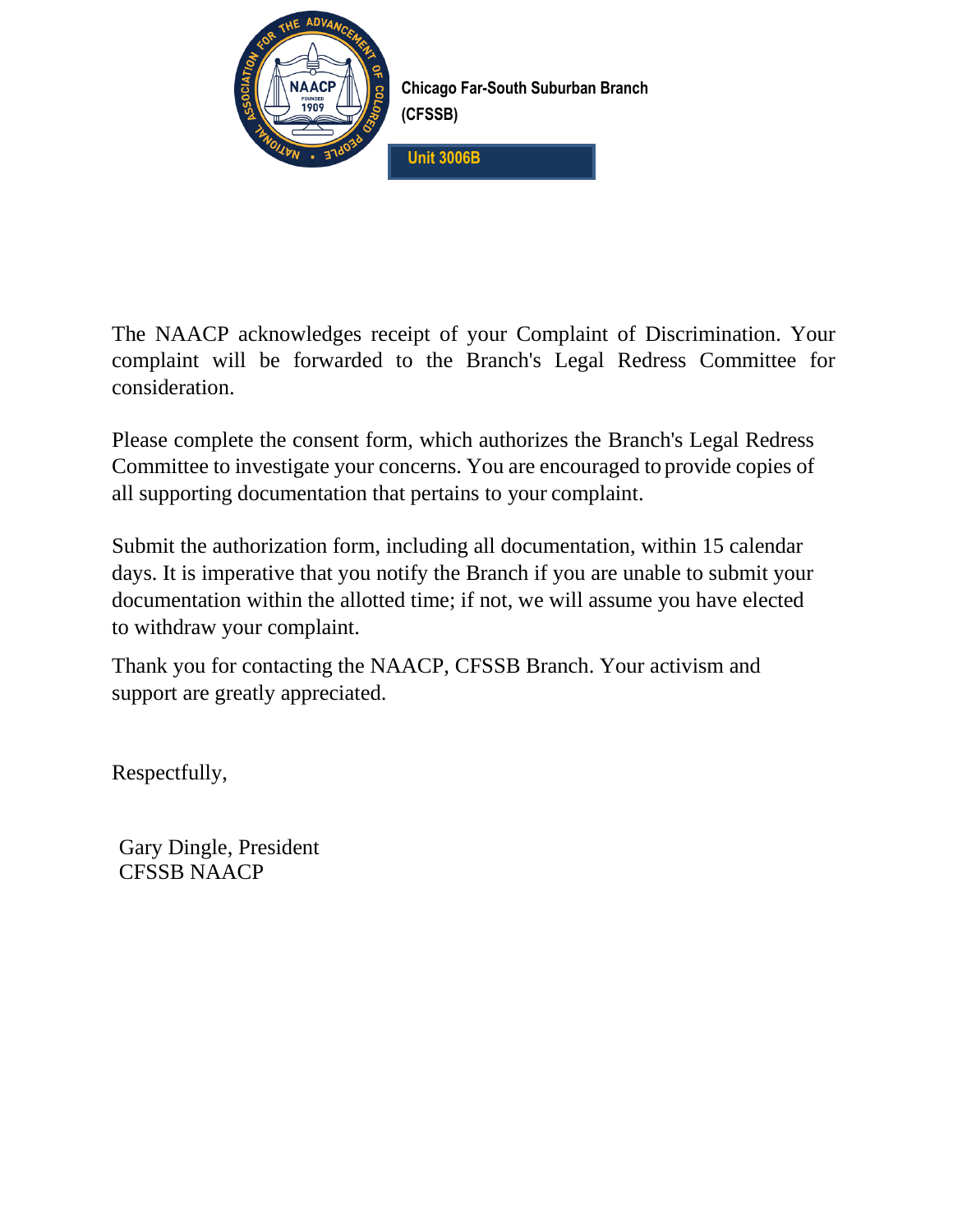

**Chicago Far-South Suburban Branch (CFSSB)**

**Unit 3006B**

# **Legal Redress Authorization**

I, authorize the CFSSB Branch NAACP Legal Redress Committee to investigate my compliant and/or mediate my compliant with the Respondent in an effort to explore the possibility of a settlement regarding:

| Education   | Employment      |
|-------------|-----------------|
| Housing     | Law Enforcement |
| City/County | Other:          |

I understand that the NAACP is not a law firm and that it cannot provide me legal advice or provide legal representation; therefore, I am not precluded from seeking litigation against the Respondent should the individuals fail to reach an agreement.

Furthermore, I understand I have the right to revoke this authorization at any time by submitting a written request, unless a proposed settlement has already been accepted.

Authorization, unless revoked in writing, shall expire within one-year from the date of authorization.

Finally, I release and hold harmless the NAACP, its officers, directors, employees, agents and volunteers from personal actions, causes of actions, suits, debts, dues, sums of money, accounts, reckonings, bonds, bills, specialties, covenants, contracts, controversies, agreements, promises, variances, trespasses, damages, judgments, executions or claims and demand whosoever in law in equity which I have ever had, may have in the future or that any of my personal representatives, successors, heirs or assigns hereafter can, shall or may have against the NAACP by reason of the NAACP's handling of my complaint.

Date of Authorization

Name of Complainant (Print)

Name of Complainant (Signature)

Name of LRC Member in Receipt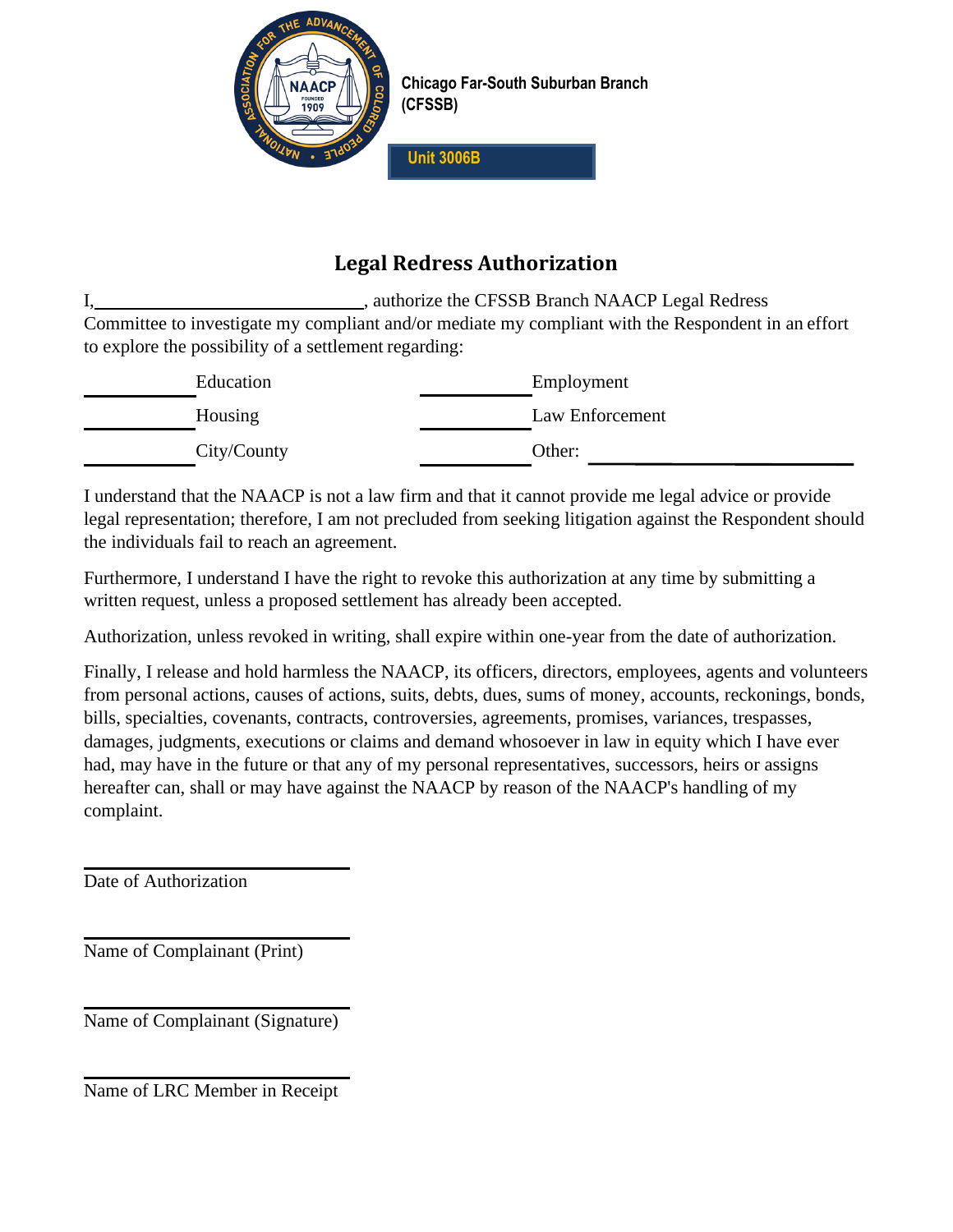# Chicago Far-South Suburban Branch Legal Redress/Civil

|                                                                                                                                                                |                                                                                                                              |                                | Are you a current member of the NAACP?<br>Yes<br>No                                                                                                                         |              |  |
|----------------------------------------------------------------------------------------------------------------------------------------------------------------|------------------------------------------------------------------------------------------------------------------------------|--------------------------------|-----------------------------------------------------------------------------------------------------------------------------------------------------------------------------|--------------|--|
|                                                                                                                                                                |                                                                                                                              |                                | DATE:                                                                                                                                                                       |              |  |
|                                                                                                                                                                |                                                                                                                              | <b>FOR NAACP USE ONLY:</b>     |                                                                                                                                                                             |              |  |
| National Association for the Advancement of Colored People<br><b>NAACP CFSSB</b><br>P.O. Box 484<br>Homewood, IL 60430<br>708-794-8550<br>naacpcfssb@gmail.com |                                                                                                                              |                                | <b>DATE RECEIVED:</b>                                                                                                                                                       |              |  |
|                                                                                                                                                                |                                                                                                                              |                                |                                                                                                                                                                             |              |  |
|                                                                                                                                                                |                                                                                                                              |                                | <b>FOLLOWED UP BY:</b>                                                                                                                                                      |              |  |
| Last Name<br><b>First Name</b>                                                                                                                                 |                                                                                                                              |                                | Middle Initial                                                                                                                                                              |              |  |
| <b>Address</b>                                                                                                                                                 |                                                                                                                              | Telephone Number (home/mobile) |                                                                                                                                                                             |              |  |
| City, State, Zip                                                                                                                                               |                                                                                                                              |                                | Telephone Number (work)                                                                                                                                                     |              |  |
| Ext.<br>PLEASE NOTE THAT WE WILL NOT PROCESS YOUR APPLICATION UNLESS ALL QUESTIONS ARE COMPLETED (ON BOTH PAGES), ALONG WITH A ONE-PART SUMMARY                |                                                                                                                              |                                |                                                                                                                                                                             |              |  |
|                                                                                                                                                                | OF THE ALLEGED DISCRIMINATION THAT OCCURRED. INCOMPLETE APPLICATIONS WILL NOT BE INVESTIGATED. YOU MAY ADD ADDITIONAL PAGES. |                                |                                                                                                                                                                             |              |  |
| Do you currently have an attorney?<br>Yes<br>No.                                                                                                               |                                                                                                                              |                                | Address                                                                                                                                                                     |              |  |
|                                                                                                                                                                | Attorney's Name                                                                                                              |                                | City, State, Zip                                                                                                                                                            |              |  |
| Telephone #                                                                                                                                                    | Fax#                                                                                                                         |                                |                                                                                                                                                                             |              |  |
| Please select all that may apply: (please submit copies with complaint form.)<br>Has a lawsuit been filed?<br>Yes<br><b>No</b><br>If yes, when and where?      |                                                                                                                              |                                | Please List Agency in which you are filing complaint against:<br><b>Place of Business</b><br>Government Agency<br>Other<br><b>School District</b><br><b>Law Enforcement</b> |              |  |
| Have you filed a complaint with the EEOC?<br>Yes<br>No.<br>If yes, when and which office?                                                                      |                                                                                                                              |                                | (a) Type of discrimination:<br>Civil Rights Violation / Hate Crimes                                                                                                         |              |  |
|                                                                                                                                                                | Have you filed a complaint with Fair Employment & Housing?                                                                   |                                | <b>Discrimination</b><br>Harassment                                                                                                                                         |              |  |
| Yes No If yes, when and where?                                                                                                                                 |                                                                                                                              |                                | Housing                                                                                                                                                                     |              |  |
| Other actions taken:                                                                                                                                           |                                                                                                                              |                                | <b>Racial Profiling</b><br>Retaliation<br>Other:                                                                                                                            |              |  |
|                                                                                                                                                                |                                                                                                                              |                                |                                                                                                                                                                             |              |  |
| (b) How were you discriminated against?                                                                                                                        |                                                                                                                              |                                |                                                                                                                                                                             |              |  |
|                                                                                                                                                                | (c) By whom were you discriminated? - Include name(s), race, and gender of each:                                             |                                |                                                                                                                                                                             |              |  |
| Name:                                                                                                                                                          |                                                                                                                              | Race:                          |                                                                                                                                                                             | Gender:      |  |
| Name:                                                                                                                                                          |                                                                                                                              | Race:                          |                                                                                                                                                                             | Gender:      |  |
| Name:                                                                                                                                                          |                                                                                                                              | Race:                          |                                                                                                                                                                             | Gender:      |  |
|                                                                                                                                                                | (d) Where did the discrimination take place? Cite location/address for each incident:                                        |                                |                                                                                                                                                                             |              |  |
| Address #1:                                                                                                                                                    | City:                                                                                                                        | State:                         |                                                                                                                                                                             | Postal code: |  |
| Address #2:                                                                                                                                                    | City:                                                                                                                        | State:                         |                                                                                                                                                                             | Postal code: |  |
|                                                                                                                                                                | (e) Did anyone witness the discrimination that took place? Please explain.                                                   |                                |                                                                                                                                                                             |              |  |